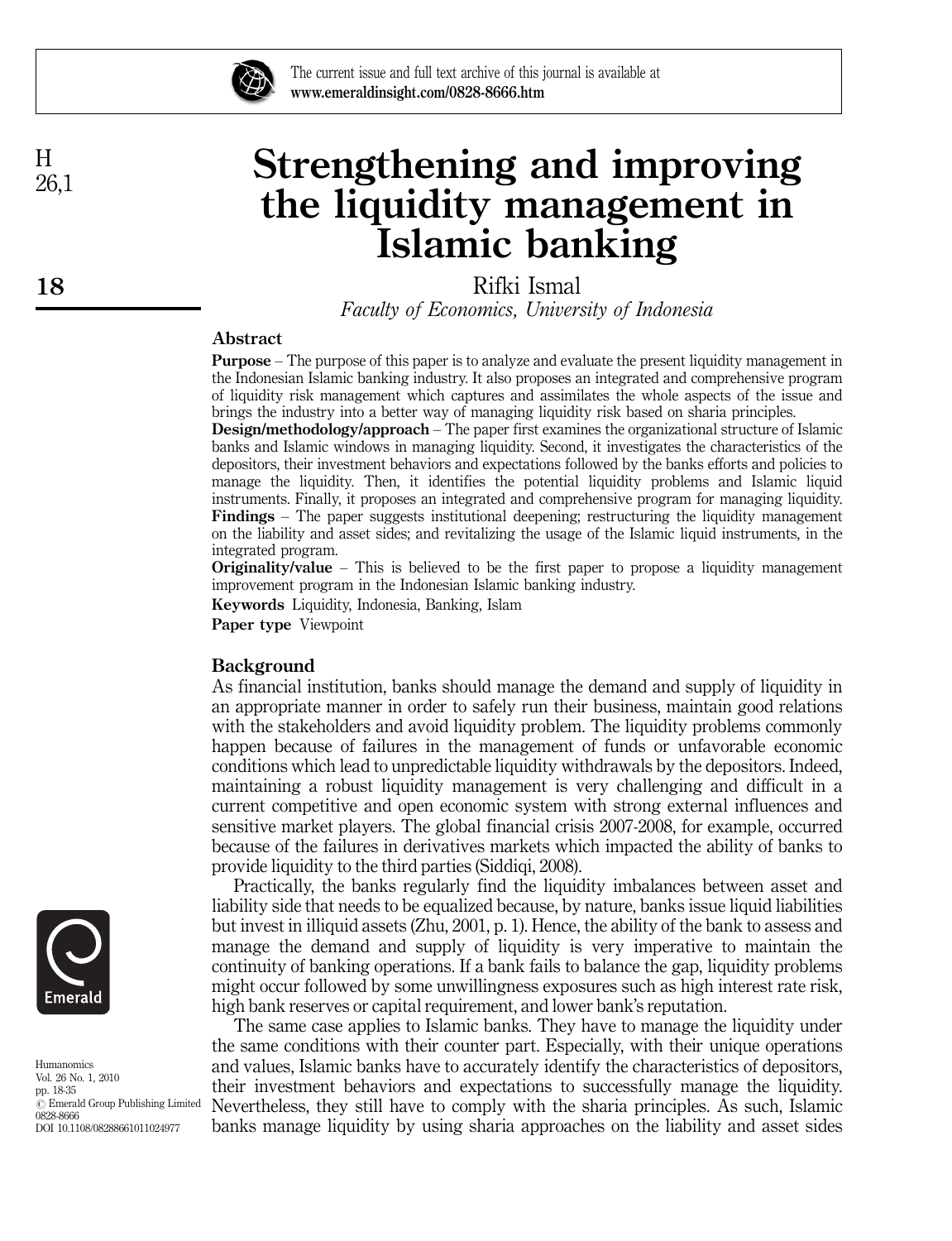besides preparing Islamic liquid instruments to fulfill the regular and irregular demand for liquidity.

Taking the Indonesian Islamic banking case, the paper starts with exploring the organizational structures of Islamic banks with respect to managing liquidity risk. The second part discusses the liability side which represents the liquidity behaviors of depositors and the potential of short-term liquidity withdrawals. Then, the third part elaborates the asset side of the banks in order to compile the banks current liquidity management practices and to assess the liquidity problems and the availability of Islamic liquid instruments. At the end, this paper proposes an integrated and comprehensive liquidity management program which captures the whole aspects of the issue and to bring the industry into a better way of managing liquidity.

# Organizational structures of Islamic banks and Islamic windows

The general organizational structure of the Islamic banks (BUS) includes three bodies which conduct risk management activities. The first is risk-monitoring committee, set up by the Board of Commissioners. The second is the Directorate of Compliance and Risk Management, which has special risk management division/department running the general operation of risk management within the entire organization. Finally, there is Asset Liability Committee (ALCO) a risk management committee chaired by the President Director that functions as the central command of liquidity risk policies for all directorates and is supported by the internal supervisor committee. However, the focus of this structure is merely on the internal side of the liquidity management as drafted in Figure 1.

In UUS, the organizational structure has some dissimilarity. The President Director of the parent company has the highest level of responsibility, commanding a specific Director who deals with UUS operations. The UUS itself is chaired by the head of the UUS who guides operational activities such as the treasury department and the operational department where Islamic funding and financing takes place. Liquidity management is conducted within the activities of these two departments (see Figure 2).



**Sources:** Compilation of various BUS' structures

**Liquidity** management in banking

Figure 1. Liquidity risk management in BUS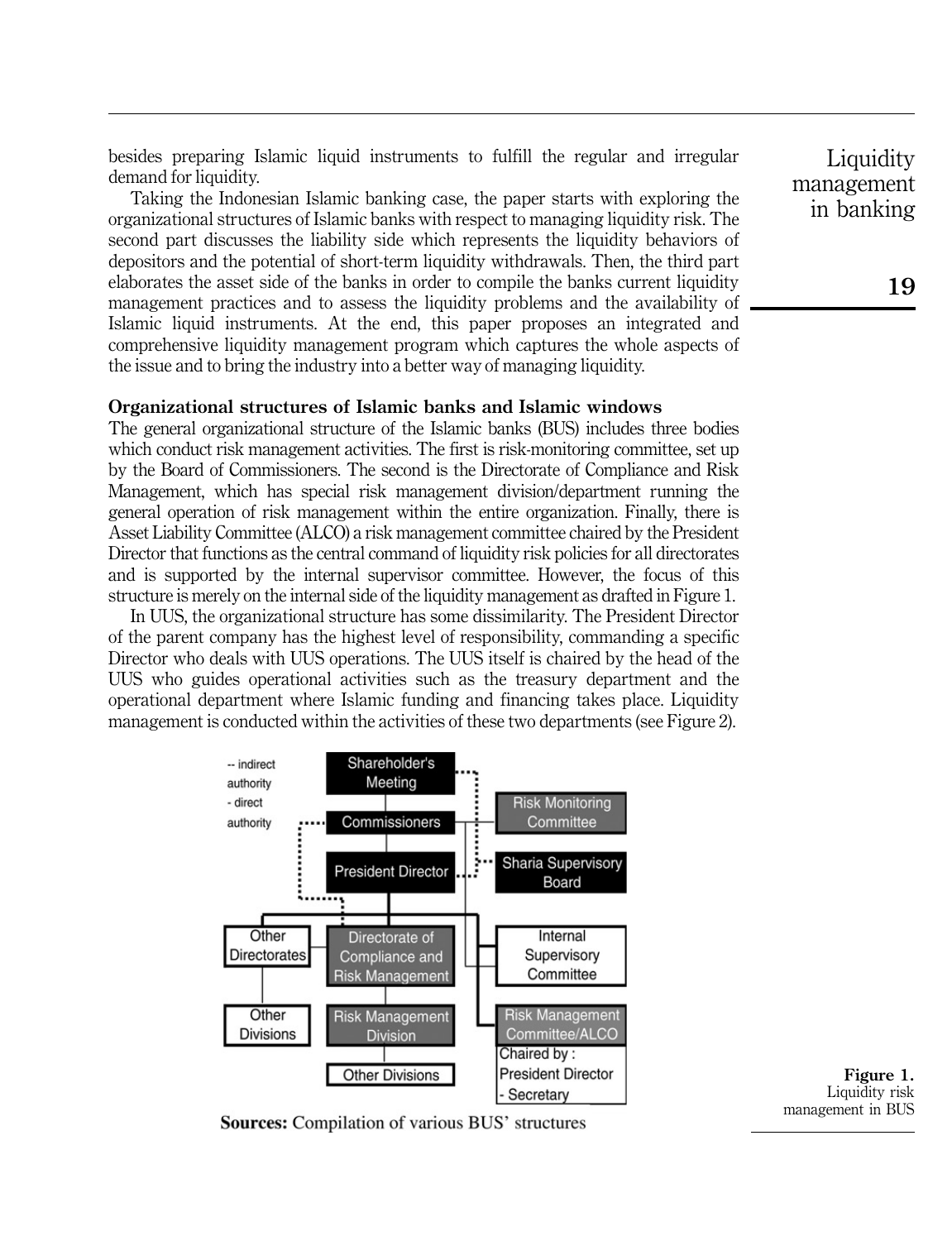

**Sources:** Compilation of various UUS' structures

Lastly, the management of liquidity is centralized in a risk management department in the parent company supported by ALCO. Therefore, liquidity management is not managed and tackled by a special internal department/team in the UUS considering that its operation has different characteristics and values with the holding company.

Strengthening the organizational structures of the Islamic banks and Islamic windows The application of liquidity management in both Islamic banks and UUS above raises the issues of:

- . lack of cooperation/coordination with the external parties (banking regulators, entrepreneurs, depositors and public);
- . an only implicit control of liquidity problems within departments under the responsibility of the head of Islamic windows;
- . centralization of the liquidity management; and
- . a blended of risk management function in the structure of parent company of the Islamic windows.

Referring to the current business environment, the operations of Islamic banks (BUS and UUS) are more challenging and complicated than before. As such, in order to strengthen the function of the present structures of BUS and UUS, some actions are proposed:

(1) Establishing a direct interconnection between the three bodies in BUS. The existing structure of BUS interconnects each body in the structure through the authority of the body while a direct link between the three bodies has not been established yet. For example, the communication among risk management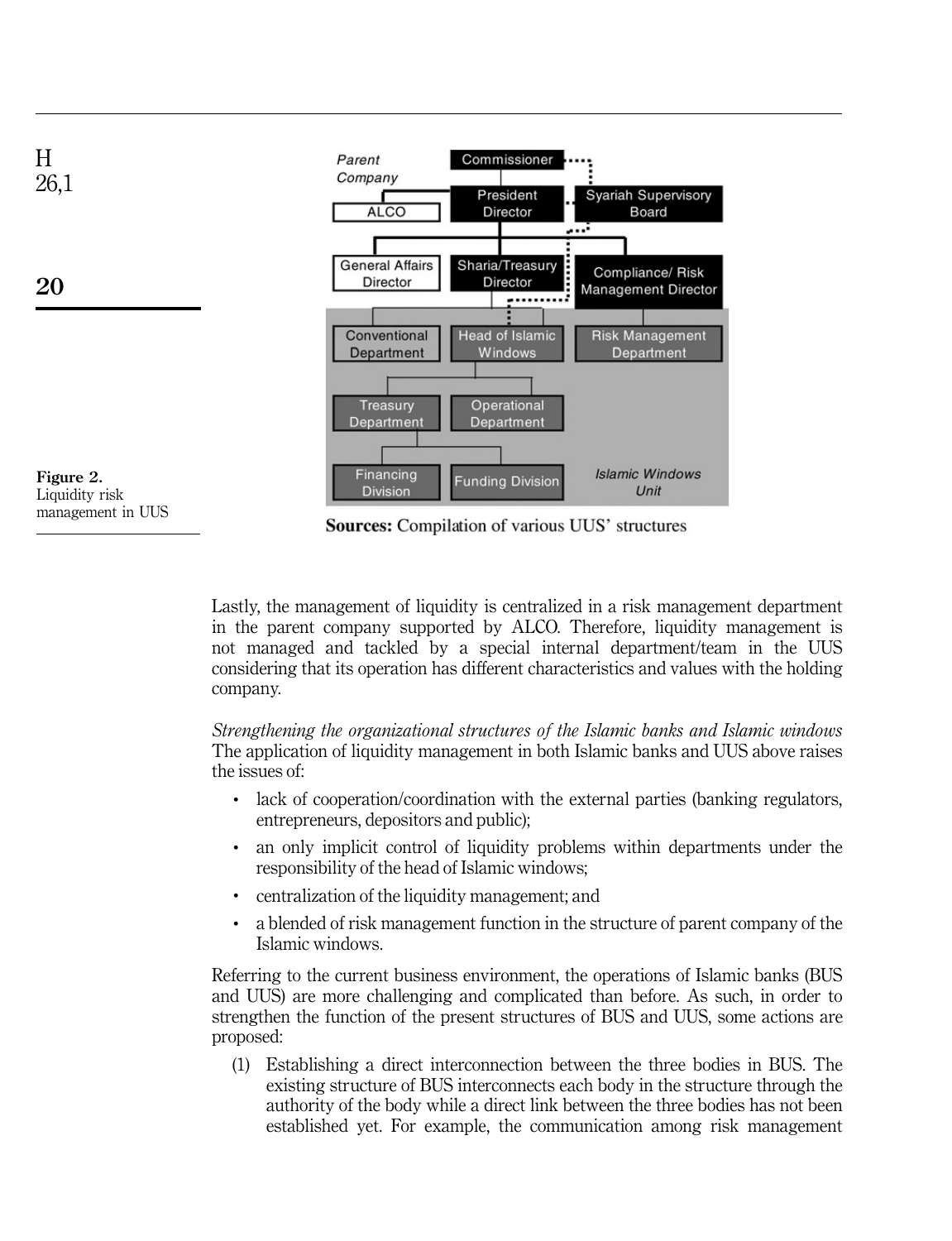committee, risk monitoring committee, directorate of compliance and risk management occurs depending on the communication between President Director and Board of Commissioners. In order to establish a robust liquidity risk management, the independent direct link and interconnection among the three bodies should be made possible.

- (2) Figures 1 and 2 should realize the importance of banking regulators (government, central bank), inter-bank cooperation and public to support liquidity management in the structures of BUS and UUS. The intercommunication and coordination between all bodies responsible for managing liquidity in the banks and the regulators, the other Islamic banks and the public do not particularly and strongly exist. In BUS, the structure relies on the actions of Board of Commissioners (chairing risk monitoring committee) and President Director (chairing risk management committee and directorate of sharia compliance and risk management) *per se* to manage liquidity. The external parties are not actively engaged in the formulation of liquidity management decision in the Islamic banking organization. In UUS, its interaction with the external parties goes through the President Director who manages both the conventional and sharia operations of the bank and the head of UUS without specific support from the particular Islamic risk management departments.
- (3) The present BUS and UUS structures do not facilitate a flow of feedbacks from the bottom line of the structure (operational level) into the upper line (decision making level). Rather, the flow of feedbacks go only through the Directorate of compliance and risk management (BUS) or Treasury department (UUS) without any possibility to cooperate with the other bodies such as risk management committee, risk monitoring committee, President Director, Board of Commissioner in BUS or risk management department, head of UUS, President Director in UUS.
- (4) In UUS, it is strongly recommended to have a specific risk management department handling liquidity risk problems considering that UUS has special characteristics in dealing with liquidity risk issues. Hence, the tasks of Board of Directors and Sharia Supervisory Board to manage liquidity would be completed and supported by such a specific department.
- (5) Further, ALCO in the parent company should have a special sub committee capturing risk management in UUS (Arani, 2006, p. 25). Under the authority of the Board of Directors (particularly Director of Risk Management) and the Board of Commissioner, ALCO might collaborate with the risk management department to have a direct access into the operations of UUS and involve in its liquidity risk management process.

## The process of liquidity management

The process of managing liquidity in Islamic banking is explained by understanding the liquidity behaviors of depositors and the efforts of Islamic banks to manage liquidity. The former deals with examining the:

- . characteristics of depositors;
- . investment behaviors of depositors; and
- . the investment expectations of depositors.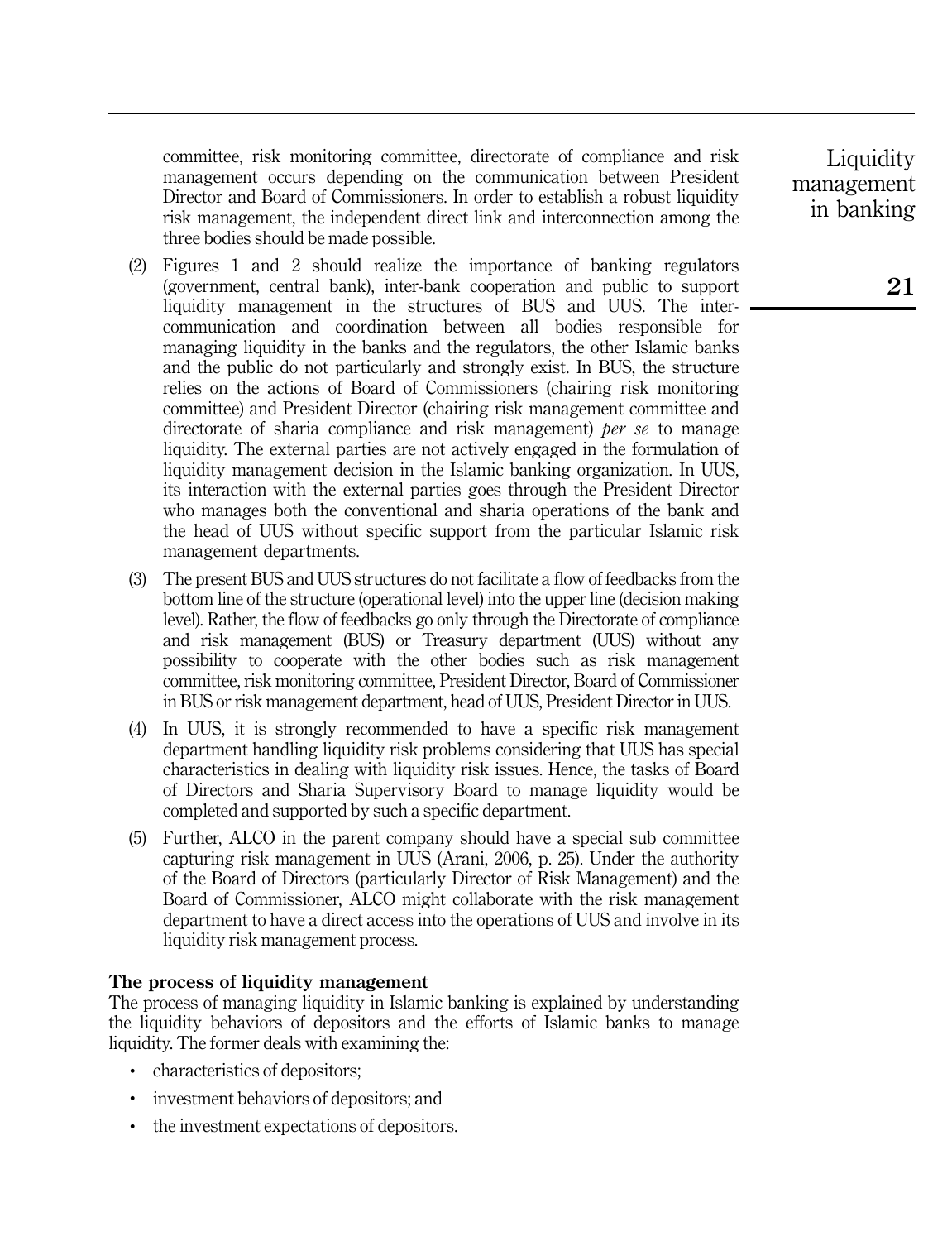Then, the outputs of this part underlie the understanding about the characteristics of the funds and the depositor liquidity behaviors (terms and conditions of the deposits). These are the main outputs of the analyses of depositors and drawn comprehensively in Figure 3 in the following.

Following the analyses of the depositors, the next part continues with the investigation on the way Islamic banks manage liquidity risk and is written in the grey box of Figure 3. This part explains the liquidity management practices and the policies carried out by Islamic banks to balance the asset and liability sides and avoid any liquidity mismatch. The tasks indeed become easier if the funds are well-managed; the depositors are very cooperative and communicative with the banks; and wellunderstandable liquidity behaviors. In reality, some depositors are found very sensitive with the interest rate return (profit oriented) and locate the funds in the short-term deposit tenor which do not support the financing activities.

Finally, although the Islamic banks have tried to set up a robust liquidity management and tag along liquidity behavior of depositors, in some extents the potential liquidity problems may still exist, as drawn by the first ellipse in Figure 3. As such, in order to work out the regular and irregular demand for liquidity, Islamic banks have prepared the Islamic liquid instruments to control and maintain the overall balance of the liquidity, as drawn by the second ellipse.

#### Liquidity management in the depositors side

Characteristics of the depositors, investment behaviors and expectations To give an idea about the characteristics of the depositors, their investment behaviors and expectations, this section explains them through:

- . general characteristics of depositors;
- . segmentation of depositors;
- . considerations/expectations of depositors when depositing money; and
- . ending of the depositor relation with Islamic banks.

The survey on Islamic banking depositors (more than 1,000 respondents involved) in Java Island by the central bank and universities in 2000 gave the initial conditions of the depositors perceptions about Islamic banks. First of all, the survey in West Java province conducted by Bogor Institute of Agriculture and Bank Indonesia has got the general perceptions of the public about Islamic banking (Ratnawati et al., 2000). They perceived Islamic banks as:

. the banks with the profit and loss sharing (PLS) concept (56-64 per cent of the total respondents);



Figure 3. The process of liquidity management

H 26,1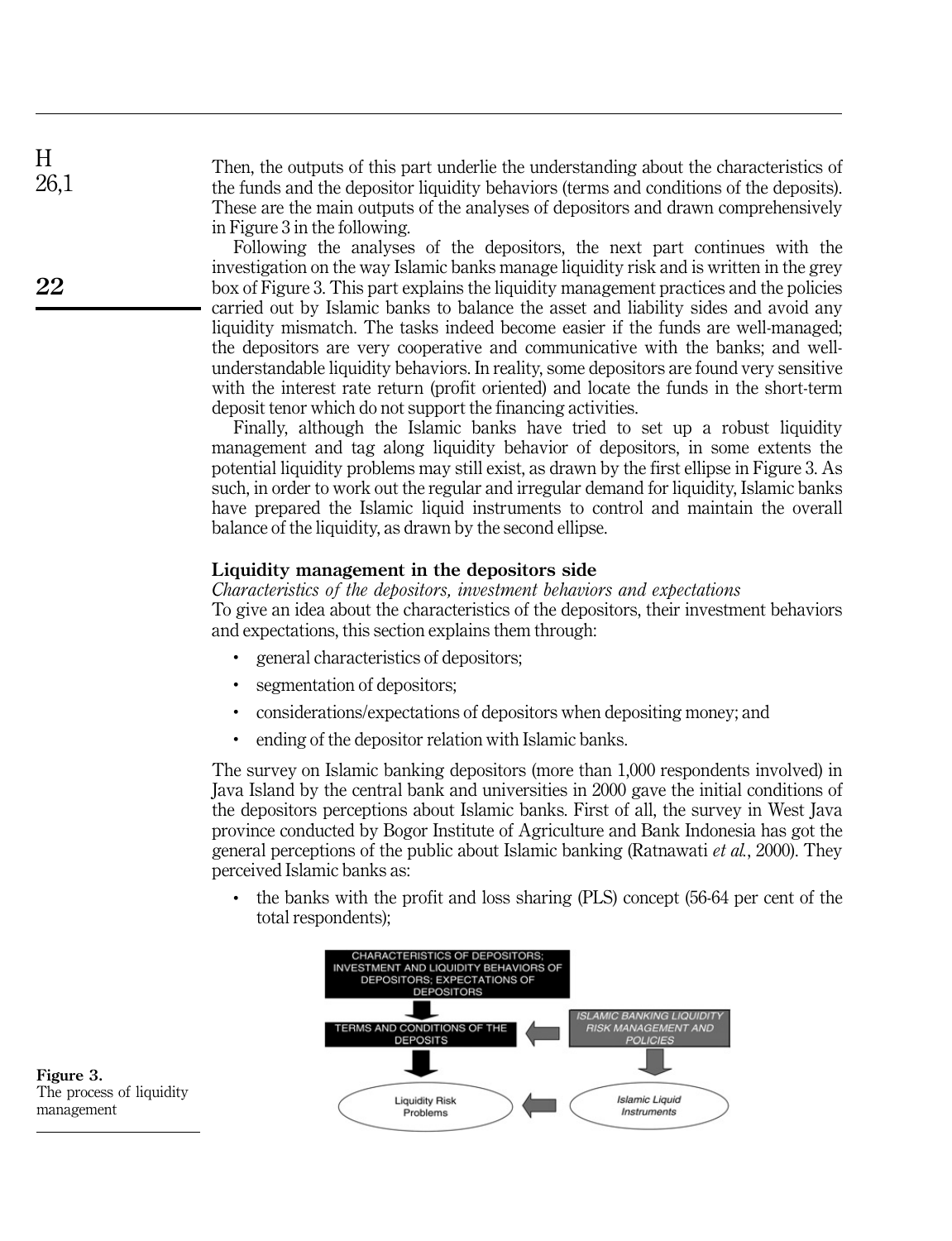- . the banks operated under Islamic values (58-63 per cent of the total respondents); and
- . a less known banking institution (less than 7 percent of the total respondents) see Figures 4 and 5.

However, the survey in East Java province conducted by Brawijaya University and Bank Indonesia informed that people there positioned Islamic banks indifferently with the conventional banks and dominantly preferred the latter (67.4 percent of the total respondents) to the former (Triyowono et al., 2000). Finally, the survey in Central Java and Jogjakarta provinces conducted by Diponegoro University and Bank Indonesia revealed that most of the people there have had deposits in Islamic banks and used the banks because of the condemnation of RIBA (64.8 percent of the total respondents) (Diponegoro University, 2000).

However, the recent empirical survey on liquidity risk management in Java and Sumatera islands involving 409 individual respondents and 17 (all) Islamic banks and Islamic windows done by Ismal (2009a) has found the particular characteristics of depositors. First of all, the understanding of depositors is very high with respect to deposit instruments (77.7 percent of the total respondents) but remains low in terms of their understanding about financing instruments (58.8 percent of the total respondents) and a low involvement in using financing instruments (27.7 percent of the total respondents).







Figure 5. Perceptions of Islamic Banks' depositors about Islamic Banks (percent)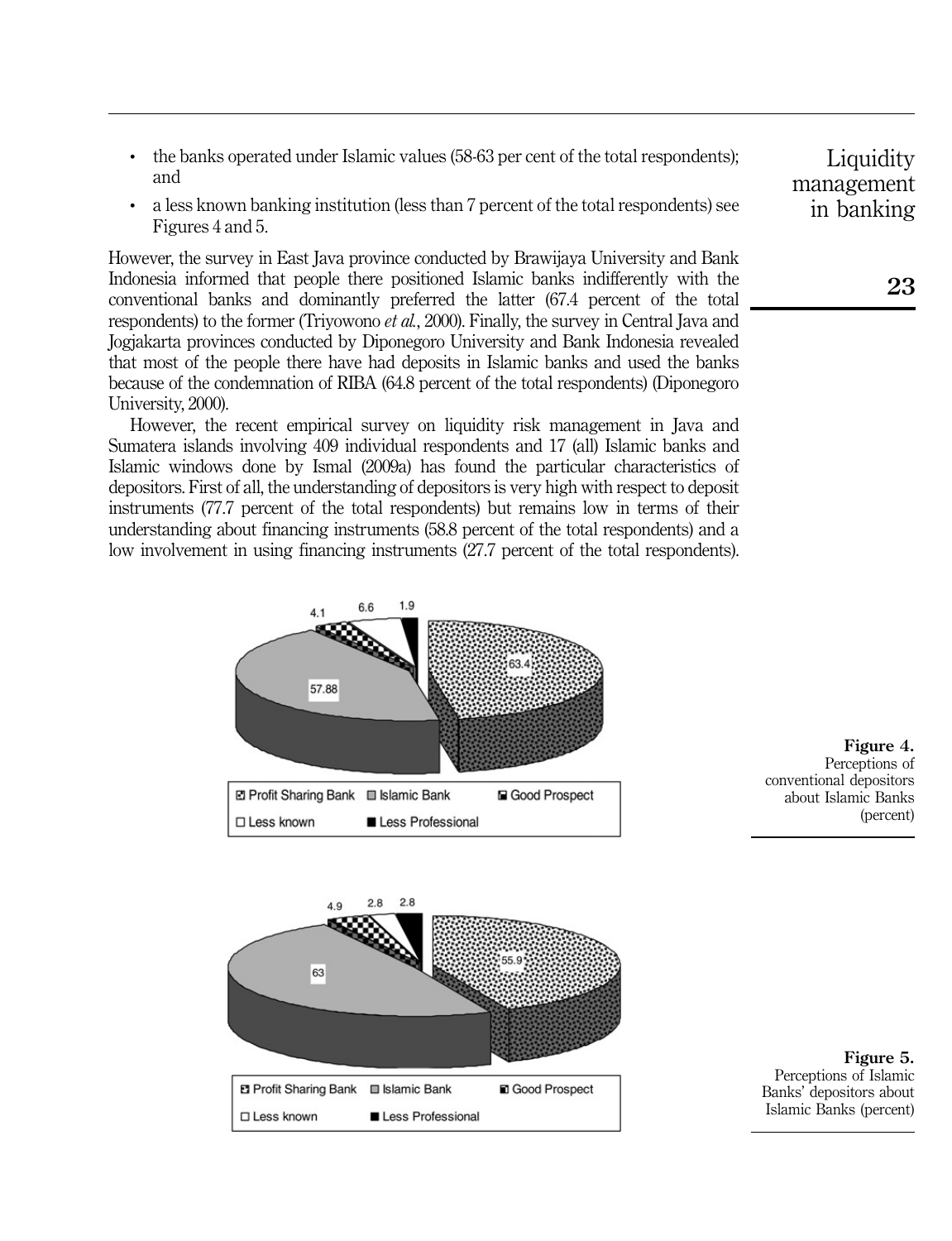Further elaboration on depositors finds that they do not monitor their Islamic banks intensively (56.1 percent of the total respondents) and prefer taking the funds out of the banks if the economy is unstable (67 percent of the total respondents) (see Table I).

> Another empirical survey on Islamic banking depositor involving 615 individual depositors, three Islamic banks and seven Islamic windows arranged by Mars (2008) has identified the awareness of the public in Jakarta and Surabaya (the two most populated cities). People in Jakarta were more aware with the existence of Islamic banks (73.6 percent of the total respondents) than the Islamic windows while people in Surabaya were vice versa with the awareness of Islamic windows reached (36.7 percent).

> All of the historical surveys on the general perceptions/characteristics of people above leave one important message: the active interaction of depositors with Islamic banks is still on the liability side. The roles and contributions of depositors to provide funds for Islamic financing are not optimal yet because:

- . the short-term profit motives mostly underpin their investment activities;
- . some of the depositors use Islamic banks for the transaction purposes only; and
- . there is asymmetric information and lack of awareness in the depositors about the financing activities (asset side) of Islamic banks.

Further inspection comes with the segmentation of depositors which clarifies and strengthens the previous messages. As plotted in Table II in the following, the dominant segments of depositors are those who look for profit (from profit driven segment and half from sharia driven segment). The others who are not profit oriented and transaction driven are less dominant that the former (Ismal, 2009a, p. 4). In addition, most of the depositors allocated 44.6 percent of their total monthly income for saving in the Islamic banks and they were productive employees with the range of ages between 35 and 40 years (48.8 percent of the total respondents) (Mars, 2008).

Another empirical survey of Bank Indonesia and Mark Plus in 2008 connecting 642 individual depositors in Java Island delivered information about the segmentation of Islamic banking depositors. They categorized the respondents and found the segment

| <i>General behaviors/characteristics</i><br>High understanding about Islamic<br>deposit contracts | Consideration/expectation when depositing funds<br>IB's revenue sharing                                                                                                                                                                                                     |
|---------------------------------------------------------------------------------------------------|-----------------------------------------------------------------------------------------------------------------------------------------------------------------------------------------------------------------------------------------------------------------------------|
| Low understanding about Islamic financing<br>contracts                                            | IB's operational income                                                                                                                                                                                                                                                     |
| Low involvement in the Islamic financing<br>schemes                                               | SBI rate                                                                                                                                                                                                                                                                    |
| No intensive monitoring on IB performance<br>Holding cash if economy is unstable.                 | IB's cost of operation<br>Prior position of deposit                                                                                                                                                                                                                         |
| <i>Segments</i><br>Sharia driven<br>Profit driven<br>Transaction driven                           | Ending the relation with Islamic bank<br>IB is found not sharia complaint<br>Economic condition causes them to leave IB<br>IB ever delays any withdrawal request<br>IB ever needs emergency liquidity from<br>Bank Indonesia<br>IB does not have proper facilities/networks |

# Table I.

H 26,1

24

Characteristics of depositors, investment behaviors and expectation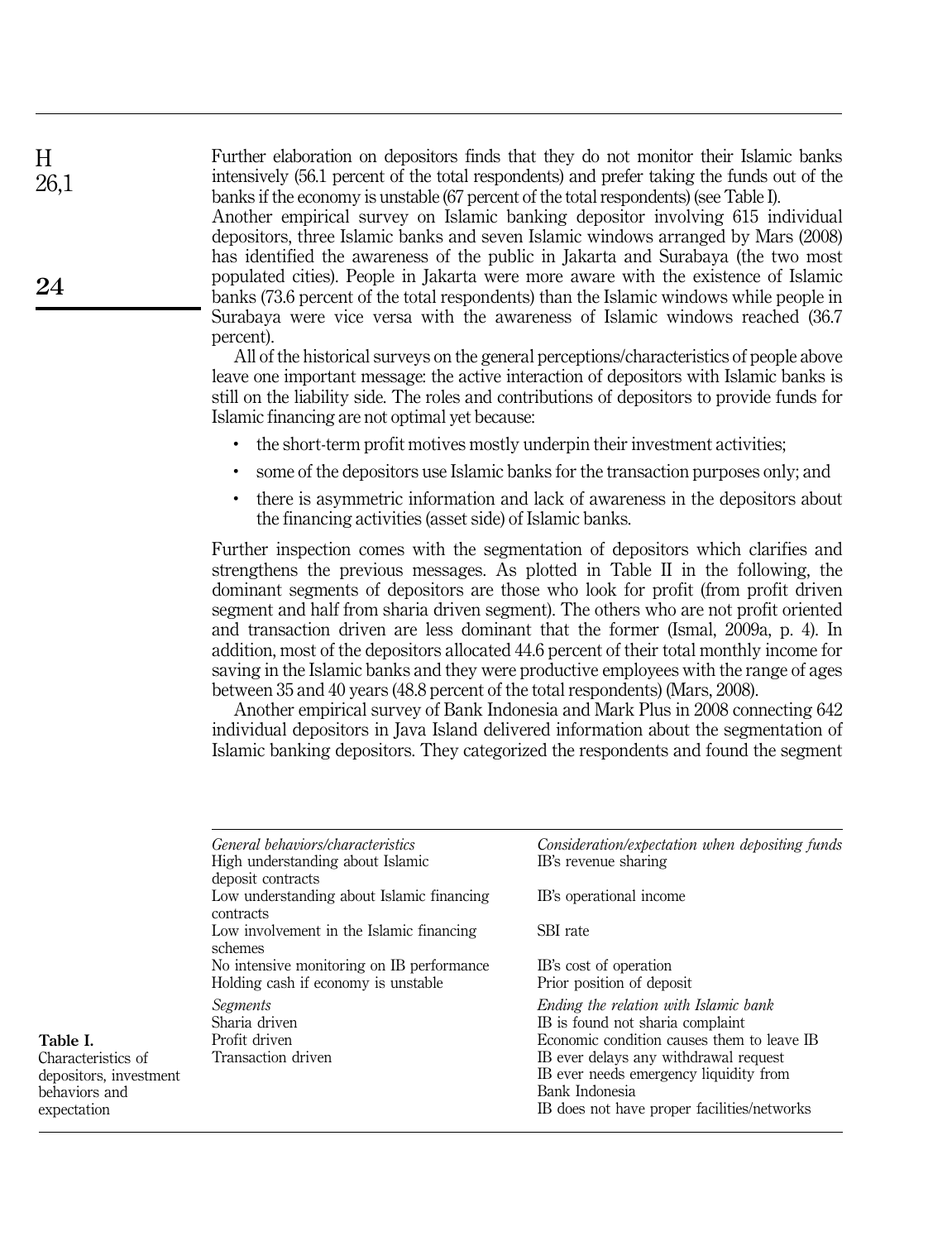|                                                                                                                                                                                                          | F      | M               | $\mathbb{R}$   | $\%$  | Liquidity                      |
|----------------------------------------------------------------------------------------------------------------------------------------------------------------------------------------------------------|--------|-----------------|----------------|-------|--------------------------------|
| Sharia driven: non-profit                                                                                                                                                                                |        |                 |                |       | management<br>in banking       |
| Opening time deposit to support Islamic Project (ummah)                                                                                                                                                  | 338    | 1st             | 5              | 82.84 |                                |
| Not do anything when interest rate goes up                                                                                                                                                               | 333    | А               | $\overline{2}$ | 81.62 |                                |
| Closing account if BUS/UUS is not sharia compliance                                                                                                                                                      | 290    | А               | 2              | 71.08 |                                |
| Opening saving deposit to develop Ummah projects                                                                                                                                                         | 232    | 1 <sub>st</sub> | $\overline{4}$ | 56.86 | 25                             |
| Sharia driven: profit motivated                                                                                                                                                                          |        |                 |                |       |                                |
| Opening time deposit for a higher return                                                                                                                                                                 | 259    | 1st             | 5              | 63.48 |                                |
| Relocating tenor of time deposit for a better return                                                                                                                                                     | 247    | P               | 3              | 60.54 |                                |
| Adding more fund relies on return paid the last one to two months                                                                                                                                        | 226    | 1st             | $\overline{4}$ | 55.39 |                                |
| Switching deposits to other BUS/UUS for a better return                                                                                                                                                  | 194    | LP              | 3              | 47.55 |                                |
| Adding more fund if bank offers higher return sharing ratio                                                                                                                                              | 168    | 5th             | $\overline{4}$ | 41.18 |                                |
| Asking for higher revenue sharing if interest goes up                                                                                                                                                    | 107    | N               | 2              | 26.23 |                                |
| Opening saving deposit due to routine payment of return                                                                                                                                                  | 110    | 4th             | $\overline{4}$ | 26.96 |                                |
| Profit driven                                                                                                                                                                                            |        |                 |                |       |                                |
| Adding more fund is considering SBI rate                                                                                                                                                                 | 101    | 5th             | 4              | 24.75 |                                |
| Closing account if return sharing is less than expected                                                                                                                                                  | 92     | N               | $\overline{2}$ | 22.55 |                                |
| Closing account if return sharing is less than interest                                                                                                                                                  | 44     | D               | $\overline{2}$ | 10.78 |                                |
| Liquidate time deposit and switch it into conventional one                                                                                                                                               | 26     | NP              | 3              | 6.37  |                                |
| Switching deposits to conventional if interest rate goes up                                                                                                                                              | 21     | D               | $\overline{2}$ | 5.15  |                                |
| Transaction driven                                                                                                                                                                                       |        |                 |                |       |                                |
| Liquidate time deposit for regular transaction                                                                                                                                                           | 349    | <b>TMP</b>      | 3              | 85.54 |                                |
| Having double bank's account                                                                                                                                                                             | 308    | Y               | 1              | 75.49 |                                |
| Opening saving deposit with instant withdrawals                                                                                                                                                          | 224    | 2 <sup>th</sup> | 4              | 54.90 |                                |
| Opening saving deposit which can be withdrawn on daily basis                                                                                                                                             | 176    | 2th             | $\overline{4}$ | 43.14 |                                |
|                                                                                                                                                                                                          |        |                 |                |       | Table II.                      |
| $(1st + 2nd)$<br>Notes:<br>$F = \text{frequency}$<br>rank/priority/consideration;                                                                                                                        | agree; | ves:            | the            | most  | Segmentation of                |
| preferable + preferable); $M =$ modus (dominant rank, preferences, consideration, yes/no or agree/<br>disagree/neutral); $R = \text{range}$ (difference between the highest and lowest rank/categories). |        |                 |                |       | depositors of<br>Islamic banks |

of volatile depositors capturing 74.5 percent of the total respondents. The volatile segment is the segment of people who:

- . indifferently position Islamic banks and conventional banks;
- . are still loyal with the conventional banks; and
- . depend on the public trend of using banks.

The next information is regarding the top three considerations of depositors when depositing money in Islamic banks (Ismal, 2009b, pp. 10-20). Those are:

- . how much revenue sharing paid by Islamic banks;
- . how much operational income of Islamic banks; and
- . Central Bank Rate (SBI rate).

Another survey found the emotional reason (a sharia compliant bank) as the main reason of depositors to become depositors of the banks (48.9 percent of the total respondents) (Mars, 2008). Therefore, keep improving the performance of the asset side (financing returns) under sharia corridor is another important message for the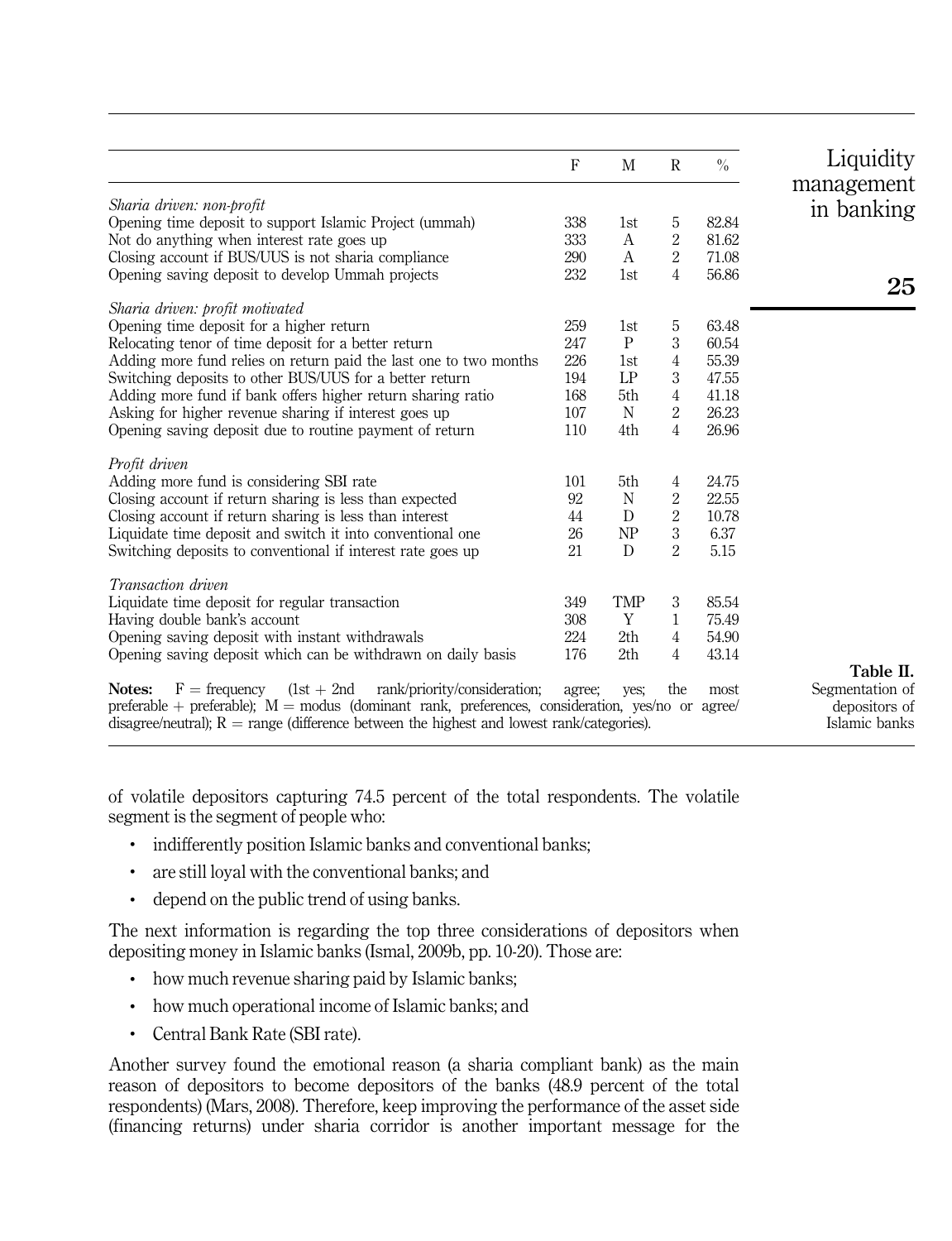H 26,1 Islamic banks to maintain the loyalty and fulfill the investment expectations of the depositors.

The final one is information regarding in what case the depositors will end their interaction with Islamic banks. From Ismal (2009a, p. 13), depositors will do it if they find the improper performances/operations of the Islamic banks. For examples,

- . non-sharia compliant Islamic bank;
- . the poor liquidity management of the banks such as delaying any liquidity withdrawal;
- . requiring emergency liquidity from the central bank; and
- . lack of having standard banking facilities.

The first reason of sharia compliance is no doubt as this is the ultimate reason of the depositors to deal with the Islamic banks as identified in empirical surveys Mars (2008) and Bank Indonesia – Mark Plus (2008).

In conclusion, this part suggests two main key factors to be taken into account and concerned by Islamic banks in order to successfully manage the liquidity:

- . The depositors of Islamic banks call for a professional funds management. Despite religious (emotional) reason to be the depositors of Islamic banks, they expect the banks to produce continuous profits and pay competitive return sharing.
- . However, the efforts of Islamic banks to achieve the expectations of depositors should be done in the corridor of sharia (sharia compliance). Indeed this is the ultimate depositors' requirement otherwise they will leave the banks.
- . Moreover, Islamic banks are expected to have a proper liquidity management and provide standard banking facilities and networks.

# Characteristics of the funds and liquidity behaviors

The study about the characteristics of depositors, segmentations, investment behaviors and expectations brings the information regarding the characteristics of the funds. Statistical computation of the breakdown of the liability side of Islamic banking industry within the period of December 2000 – March 2009 generates the information as in Figure 6.

Mudarabah time deposits lead the total deposits of Islamic banks by 54.64 percent followed by *Mudarabah* saving deposits 31.77 percent and Wadiah demand deposits 13.59 percent. Therefore, the total amount of liquid deposits (both Wadiah demand deposit and *Mudarabah* saving deposit) is 45.36 percent, almost the same amount as



26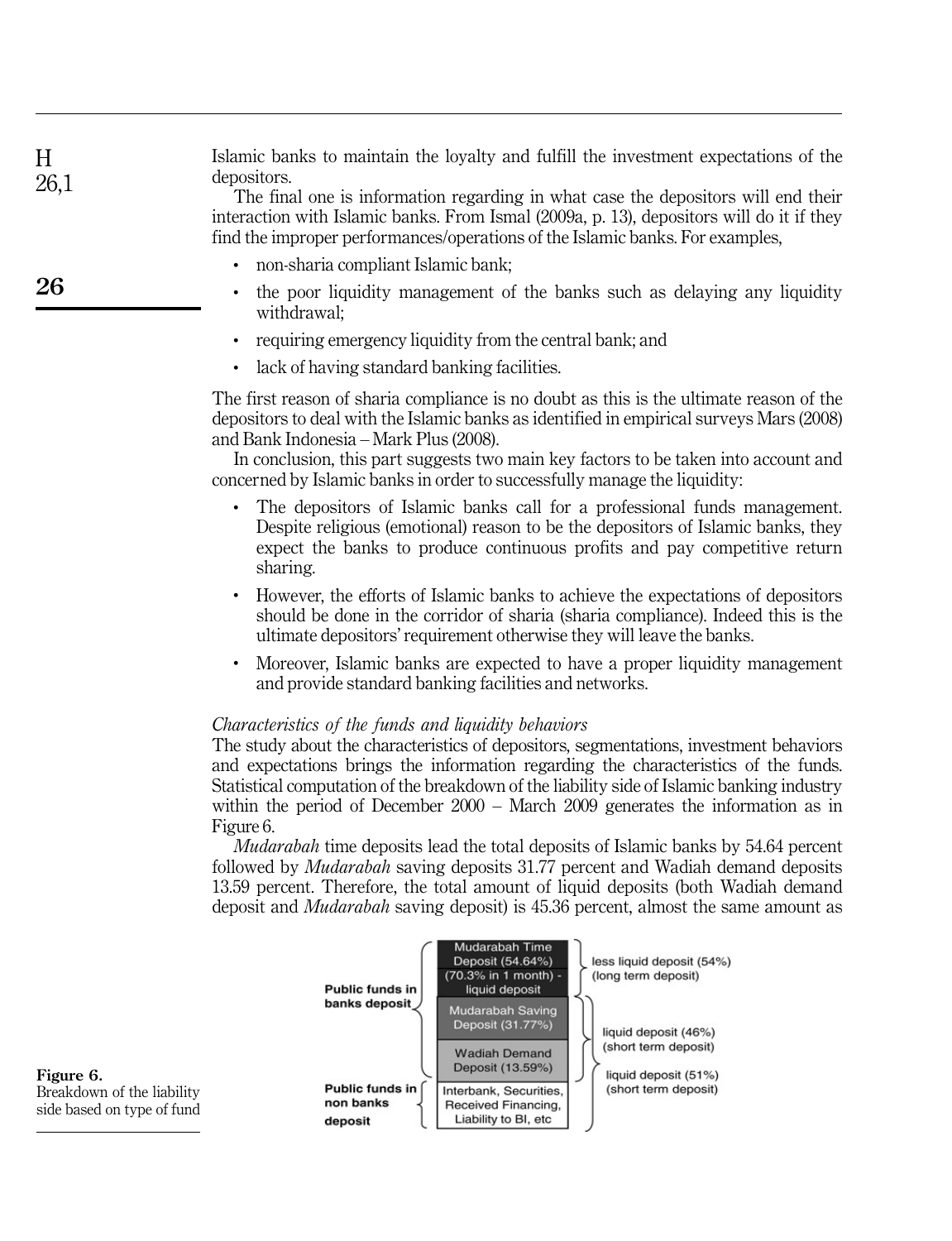less the liquid deposits (Mudarabah time deposit). Meaning, only around half of total deposits which can potentially be used for the long term financing.

Further, the main characteristics of the funds can be summarized as:

- (1) The ratio of liquid and less liquid deposit is almost 50/50 including more than 70 percent of the less liquid deposit is a one-month Automatic Rolled Over (ARO) time deposits.
- (2) Total short-term demand for liquidity is 33 percent of the total deposits.
- (3) The individual depositors own 97.4 percent of the total accounts (but in a small nominal value) and most of them (94 percent) are placed in Mudarabah time deposits.
- (4) Corporate depositors own 2.6 percent of the total accounts (but in a high nominal value) and most of them (90.9 percent) are places in demand and saving deposits.
- (5) Wadiah demand deposit is very sensitive during the unpleasant economic conditions.

The first and the second characteristics highlight the potential of short-term liquidity withdrawals that have to be promptly managed by Islamic banks. Precisely, based on the prior findings and conclusions of the characteristics of depositors, segmentations, investment behaviors and expectations, such potential liquidity problems may happen if Islamic banks fail to fulfill and realize the expectations of depositors.

The rest of them remind the importance of convincing and persuading depositors to appropriately locate the tenor of placement of the funds. The individual depositors can be offered a longer tenor of *Mudarabah* time deposit which offers a more promising return. Even, for the potential individual depositors, Islamic banks may offer a special time deposit contract (*Mudarabah muqayadah* or *Musharakah* time deposit) which concentrates financing to the certain project(s) under bilateral agreement. In this case, these potential depositors entail actively in the preference and decision of the project(s) being financed. Hence, their portion of revenue sharing might be bigger than the one in the non-special time deposit but they have to be ready for a loss sharing as well (Chapra, 2009, p. 14).

In reality, based on Ismal (2009a), only ten Islamic banks out of the total 17 Islamic banks are conscious with this idea reflected in an insignificant share of *Mudarabah* muqayadah of their total time deposits. Referring to the previous conclusions regarding depositors' characteristics, investment behaviors and expectations which address that one of the depositors' main purposes of depositing money in Islamic banks is how much revenue sharing paid by Islamic banks, offering two kinds of Mudarabah contracts might come as one of the best solutions to redirect the tenor of the funds' placement and optimally utilize the funds.

Meanwhile for the corporate depositors, their transaction purpose of depositing money in Islamic banking can still be maintained by improving the banks' facilities (ATM machines, withdrawal schemes, online banking services, mobile phone banking services, etc.). However, this should also be guided into the investment purposes because the funds available in corporation are higher than the individual's. To do this, Islamic banks should:

. do business approaches with some potential corporations to negotiate longer placement and higher nominal values of the funds. Offering them negotiable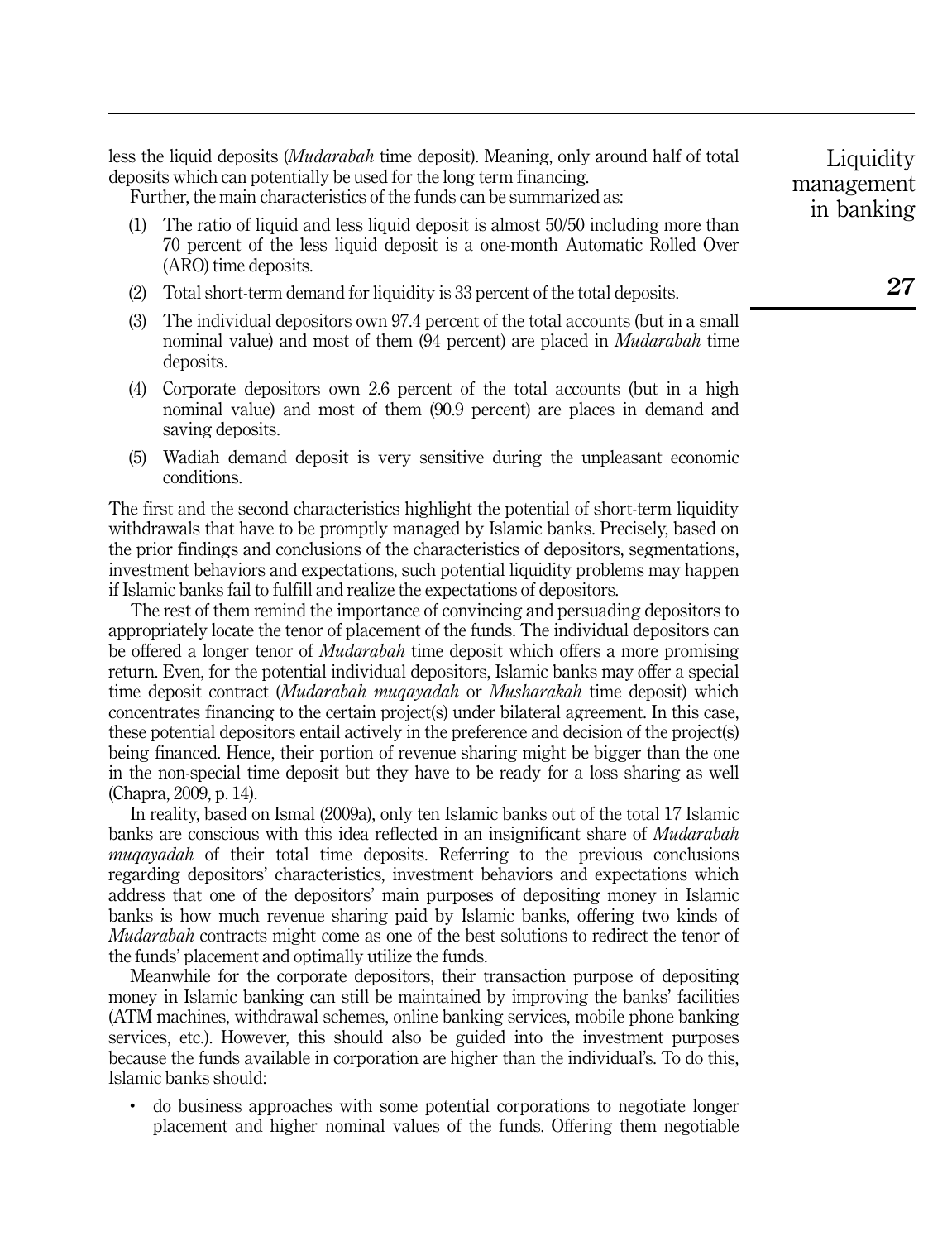| Η<br>26,1 | return sharing ratio or prospective projects to be financed are some examples of<br>such business approaches;                                                                                                                                                                                           |
|-----------|---------------------------------------------------------------------------------------------------------------------------------------------------------------------------------------------------------------------------------------------------------------------------------------------------------|
|           | approach the government that is one of the prominent corporate depositors to<br>support the development of the industry by investing more funds in a long term<br>tenor; and                                                                                                                            |
| 28        | keep improving the sound performance which has been achieved for years. This<br>will hopefully bring more trust from the corporate depositors to investment more<br>funds for the investment purposes and they are not very sensitive with the short-<br>term unfavorable economic conditions any more. |

### Efforts of Islamic banks to manage liquidity

Following the discussion on the depositors' side, this section extends the study of the depositors to the Islamic banking side. Ismal (2009a) addresses some Islamic banking efforts to manage liquidity on the liability and asset sides as well as balancing liquidity on both sides. For examples, on the liability side, Islamic banks try to prevent liquidity outflow from the depositors by:

- . negotiating the revenue sharing ratio (14 Islamic banks); and
- . sacrificing the profit to keep continuing the payment of positive return sharing (ten Islamic banks).

On the asset side, all of Islamic banks (17 banks) prudentially give financing to prevent losses or default and optimally gain profits (returns). To balance both asset and liability, 14 Islamic banks try to match tenor and total amount of the funds on liability and asset sides.

Bank Indonesia – Mark Plus (2008) survey quoted the other efforts of Islamic banks to manage the liquidity on the liability side for instances:

- . excellent banking services;
- . a variety of the return on deposits; and
- . expanding the banking network.

On the asset side, they try to:

- . comply with sharia principles;
- . offer a variety of financing schemes; and
- . set up a mutual business agreement with the entrepreneurs.

Further, Ismal (2009c) finds that Islamic banks have prepared internal liquidity reserves to serve the regular demand of liquidity. Moreover they have organized three tiers groups of liquid instruments to provide liquidity to mitigate the predictable and unpredictable irregular demand for liquidity from the depositors. At the end, Islamic banks also study the pattern of the liquidity withdrawals and build cooperative communications with big depositors as to manage their routine demand for liquidity.

#### Liquidity problems and Islamic liquid instruments

It is realized that the potential of liquidity problems (for example unanticipated liquidity withdrawal) might still be possible to occur even after Islamic banks apply robust policies and strategies to manage the liquidity. The empirical survey of Mars (2008) quoted the non-sharia compliant banks as the main reason for depositors to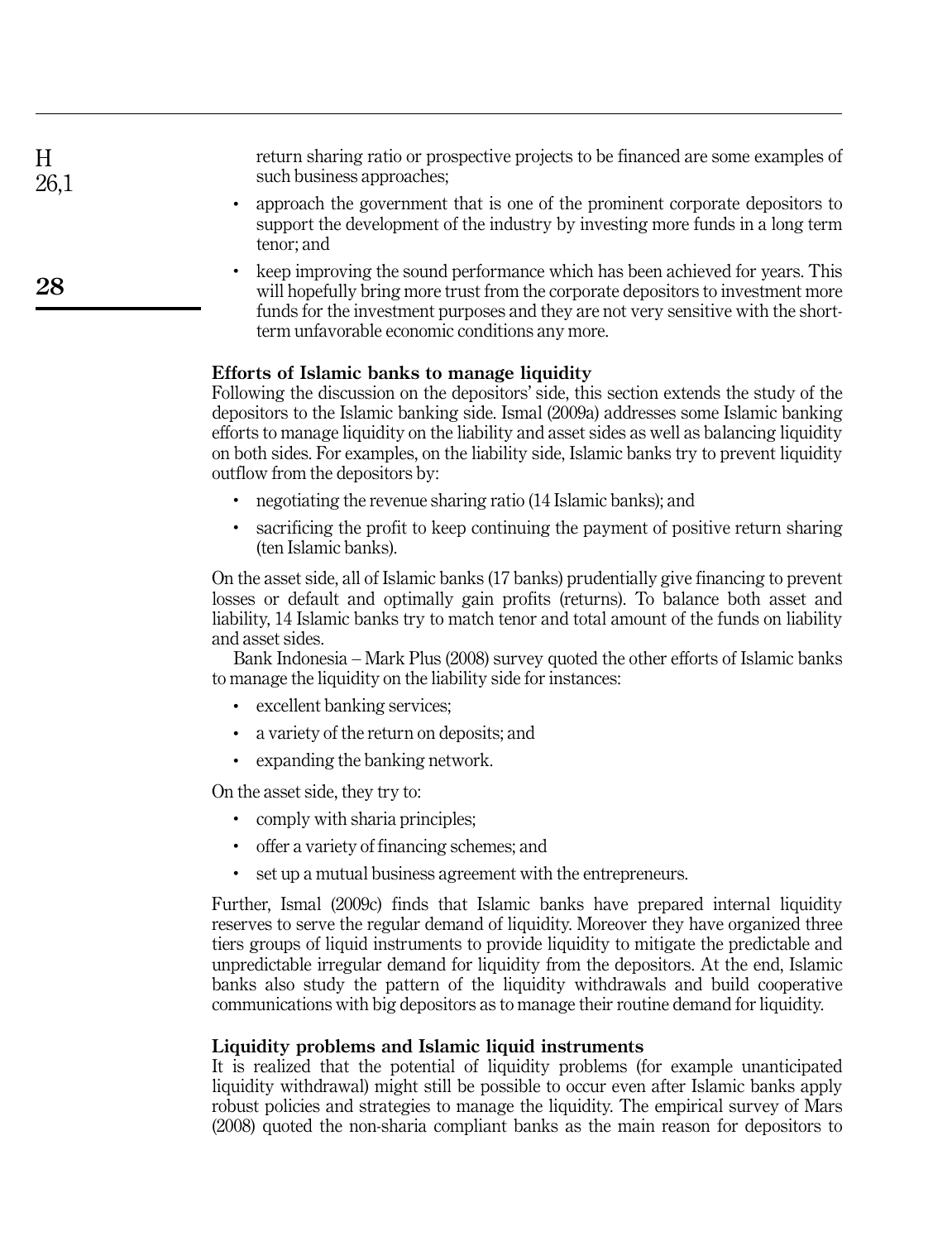leave the bank (liquidity withdrawals). Further, Ismal (2009a) raises the top three potential causes of the liquidity problems. The first one is the rational depositors who are very sensitive with the movement of interest rate. The second one is the large portion of one-month time deposits which may imbalance the asset-liability equilibrium and the limitation of Islamic banks to arrange the optimal financing allocations. The last one is the macroeconomic factor particularly the increasing trend of interest rate which could tempt the rational depositors above to switch their deposits from Islamic banks to the conventional banks.

These realities imply the importance of the continuous and comprehensive efforts to educate the depositors to know the consequence of investment and interaction with Islamic banks. In addition, maintaining the sharia principles practices and the stability of the economic condition are also required in order to prevent any potential liquidity withdrawal.

In anticipating the liquidity problems, Islamic banks have used some liquid instruments. The most frequently used instruments are:

- . borrowing from Islamic money market;
- . borrowing from the parent company (for UUS); and
- . repurchasing Sharia SBI (SBIS) to Bank Indonesia.

The application of those instruments has helped the bank to mitigate unanticipated liquidity withdrawal.

However, relying on the money market, parent company or central bank is not always appropriate. In the case of economic turbulence such as in the Asian economic crisis 1997-1998 or global financial crisis 2007-2008, the money market was very rigid, many big (parent) companies were in liquidity shortages and it was not easy to repurchase the central bank securities. As such, Islamic banks would perform better to manage liquidity if the structure of liquidity on the liability and asset sides are reconstructed as discussed in the next section afterwards.

## An integrated and comprehensive liquidity management program

After identifying and analyzing the depositors' side (characteristics, behaviors, etc.) and examining the efforts of Islamic banks to manage liquidity, the paper recognizes that the current Islamic banking liquidity risk management does not lie on the right track. It should be strengthened and improved to be more compliant with the sharia principles and reach the ideal Islamic banking operations.

This final section proposes an integrated and comprehensive program to manage liquidity and summarized in Table III. The program comprises of three important sub-programs:

- (1) Institutional deepening.
- (2) Restructuring the liquidity management on the liability and asset sides.
- (3) Revitalizing the usage of the Islamic liquid instruments.

# Institutional deepening

This first subprogram proposes a continuous socialization of Islamic banking principles and operations to the public to deepening their understanding toward Islamic banking institution. It is realized through the cooperation among Islamic banks, stakeholders and regulators to expand the public understanding particularly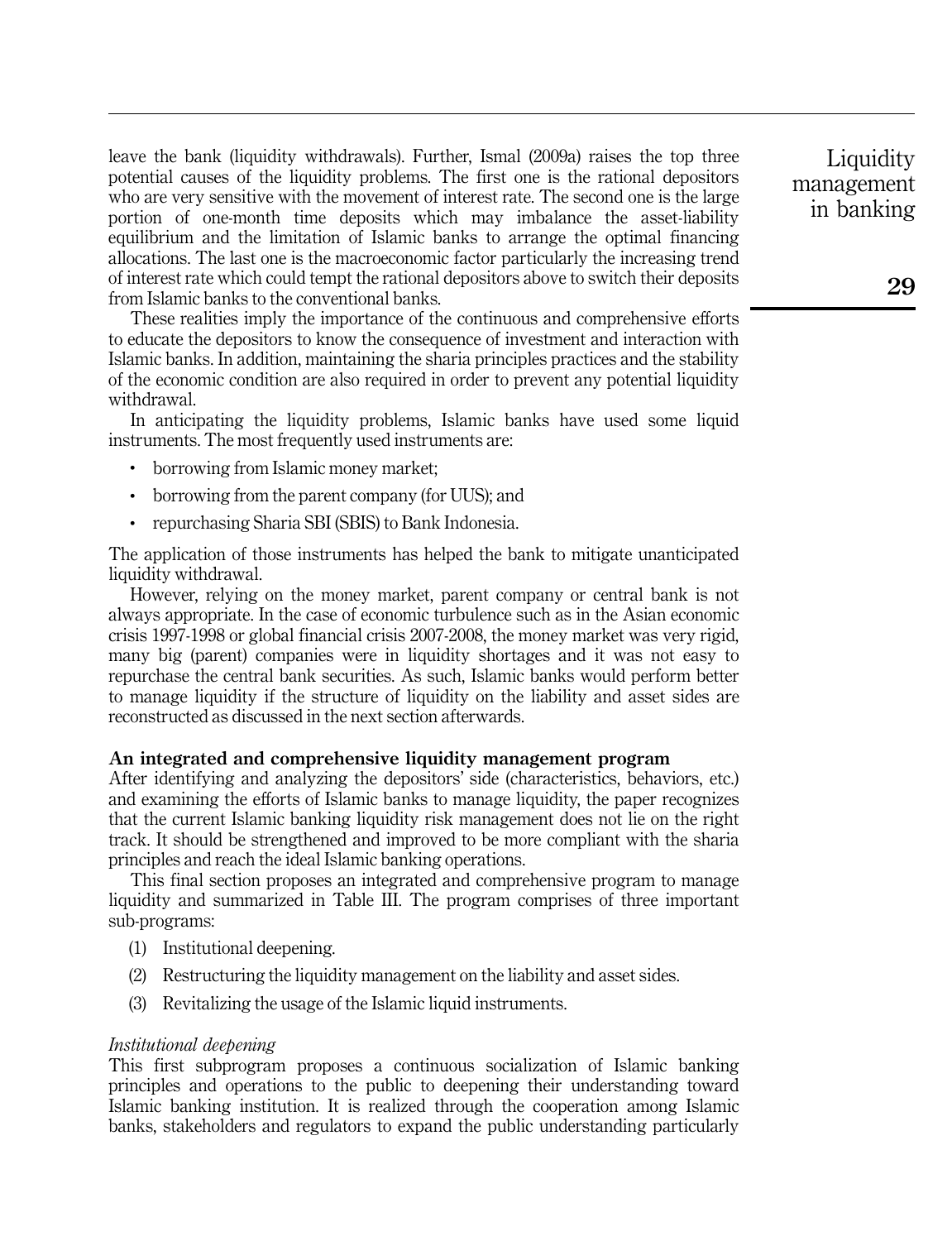| H<br>26,1                                                                           | (1) Institutional Deepening<br>(a) A continuous socialization of Islamic banking principles and operations to the public<br>(b) A cooperation with the stakeholders and government to expand the public understanding<br>towards Islamic banks<br>(c) An intensive education on Islamic banking principles to the existing depositors/entrepreneurs |                                                                                                                                                                                                                                                                                                                                              |  |  |
|-------------------------------------------------------------------------------------|-----------------------------------------------------------------------------------------------------------------------------------------------------------------------------------------------------------------------------------------------------------------------------------------------------------------------------------------------------|----------------------------------------------------------------------------------------------------------------------------------------------------------------------------------------------------------------------------------------------------------------------------------------------------------------------------------------------|--|--|
| 30                                                                                  | I. Restructuring the liability side<br>(a) Developing more varieties of the deposit<br>products<br>(b) Redirecting the tenor of placement into<br>the longer term<br>(c) Fostering the Mudarabah mugayadah<br>deposit contract<br>(d) Attracting the investment funds from<br>government/big depositors                                             | (2) Restructuring the liquidity management on the liability and asset sides<br>II. Restructuring the asset side<br>(a) More financing to the equity<br>based financing<br>(b) Intensifying a joint (syndicated)<br>and gradual financing<br>(c) Investing the funds in the SBSN<br>(d) Strictly matching tenor of<br>the funds and financing |  |  |
|                                                                                     | III. Improvement on the policy to balance the asset and liability<br>(a) Implementing the profit and loss sharing concept instead of revenue sharing concept<br>by the interest rate<br>unstable economic conditions                                                                                                                                | (b) Paying deposit return purely based on the performance of the real business and not influenced<br>(c) Calculating and analyzing the patterns of liquidity withdrawal should count on the impacts of                                                                                                                                       |  |  |
| Table III.<br>An integrated and<br>Comprehensive program<br>of liquidity management | (a) Minimizing any barrier (segmentation) which occurs among BUS/UUS in Islamic money<br>market<br>(b) Diversifying the placement of the funds into various tenors of SBI sharia<br>(c) Utilizing SBSN (purchase or repurchasing) and domestic/foreign sukuk market to optimise<br>liquidity management                                             | (3) Revitalizing the usage of the Islamic liquid instruments                                                                                                                                                                                                                                                                                 |  |  |

the understanding of entrepreneurs, suppliers, depositors, academicians, and uneducated Islamic scholars. Sharia requires the engagement of all related parties in the process of liquidity management.

Lastly, the intensive and continuous education on Islamic banking principles to the current and potential depositors and entrepreneurs should be applied taking into account the outputs of the previous surveys which say that the depositors know about Islamic banks but still position the banks for the transaction purposes only instead of the investment one. Many of the individual depositors also expect for continuous return payment of the deposits but still place their funds in the short-term tenor of time deposits.

The expected results of applying this first subprogram are:

- . The level of understanding, awareness and knowledge of the public in general and depositors/entrepreneurs in particular will be improving and moving toward the ideal contribution to the development of Islamic banking.
- . Considering that they are an integral part of the Islamic banking operations (passive or active partners) such improvement will hopefully relieve the existing problems of rational depositors, transaction motive depositors, concentration of the funds in the short-term tenor *Mudarabah* time deposit, and sensitivity of depositors against interest rate return.
- . The good cooperation and communication with the public (depositors, stakeholders, etc.) will benefit the Islamic banks to manage the funds more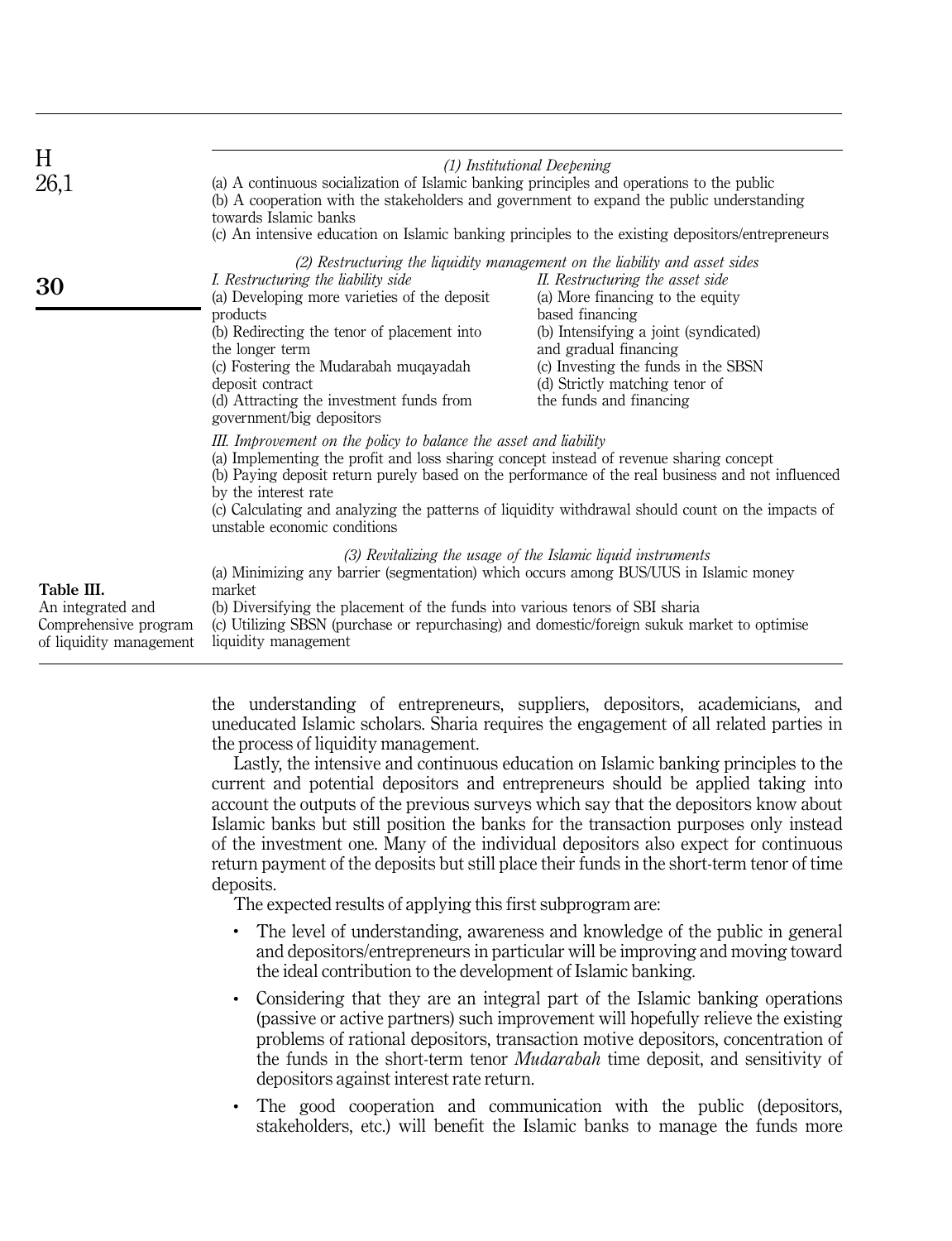appropriately such as managing the time of liquidity withdrawals; planning, organizing, and monitoring financing to the business sectors; estimating an optimal and accurate return on investment; and setting a real PLS ratio independently and unaffectedly by the interest rate return.

#### Restructuring the management of liquidity on the asset and liability sides

In line and integrated with the implementation of the first subprogram, the second subprogram comes to restructure the management of liquidity on the liability and asset sides. First of all is restructuring the liquidity management on the liability side. This paper suggests the Islamic banks to develop more varieties of deposit products. One of the ignorance of the depositors to be fully in touch with the banks is because of the limited Islamic banking products. They ask for the products which suit their needs and expectations. For examples, Islamic banks should offer the special purpose deposit, bassacurance (bank and insurance) deposits, children deposit, and pilgrimage deposit.

The next action is redirecting the tenor of placement of the funds into the longer term one. Supported by the improvement on the bank business partners in the first subprogram and the varieties of the incentives/advantages to be offered in the deposit contracts, this task should be possible to be accomplished. The banks just have to show the professionalism in managing the well-arranged funds under the principles of sharia as requested by the depositors/public. The other action is to foster the employment of the special investment time deposits (Mudarabah muqayadah, Musharakah, Ijarah deposit) as initiated before. Finally, it is realized that Islamic banks have not shown an optimal attempt to attract more funds from the potential depositors such as government or retail depositors.

The second one is restructuring the liquidity management on the asset side. Assuming that the restructuring on the liability side works as expected, this second restructuring will be possible to intensify and expand the bank financing into the equity-based financing. Moreover, the Islamic banks may go beyond the existing contracts to try the new financing contracts such as Musharakah mutanaqisah, Waqf, Forward ijarah, Wakalah contracts as the potential and promising financing contracts based on sharia principles.

Besides bilateral contracts between banks and entrepreneurs, Islamic banks might complement them with the intensive applications of the:

- . syndicated financing of a group of Islamic banks (or Islamic banks and the government) to finance the prospective projects; and
- . gradual payment of the financing funds to entrepreneurs.

The data base of business information in Bank Indonesia (launched in 2007) would ease these ideas. Indeed, these applications support the intensification of equity-based financing which could generate more profit and show the real function of Islamic banks to develop the domestic economy.

The next action is to utilize the government sukuk (SBSN). Since the approval of Sukuk Act on June 17th, 2008, SBSN has formally and legally come into the market and Islamic banks may employ it to participate in the long-term project financing. SBSN is a secure and profitable Islamic liquid instrument. By participating in SBSN, Islamic banks not only spread the alternative of investment but also develop the sukuk market. Finally, restructuring the liquidity management on the liability and asset sides should make Islamic banks easy to match the tenors and maturity dates of deposits on the liability side and funds allocations on the asset side.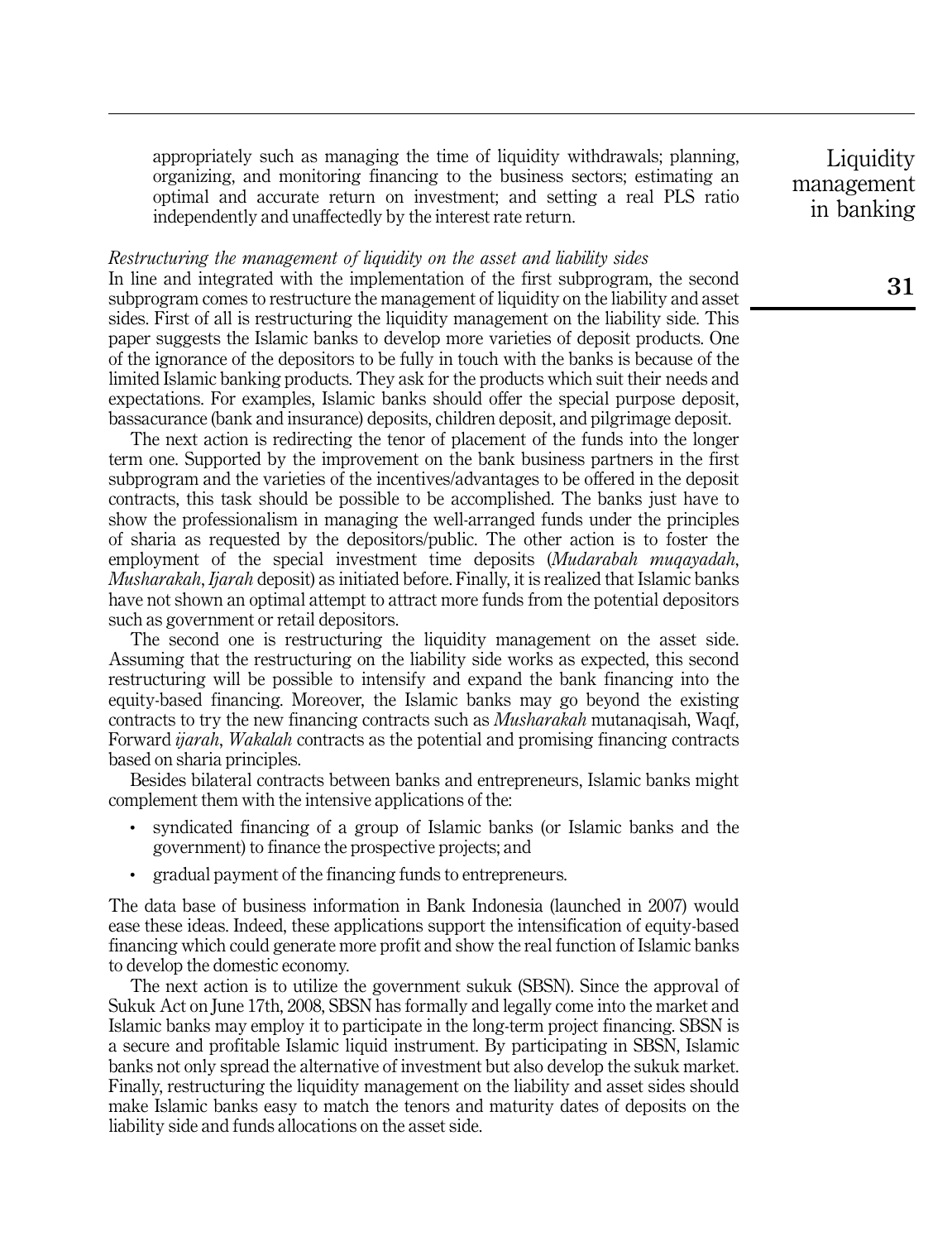| H<br>26,1 | The last action in the second subprogram is the improvement of bank policies to<br>balance the asset and liability sides. Assuming that the first subprogram and the<br>previous actions of the second subprogram go well and are under control, the Islamic<br>banks in Indonesia may start applying the PLS concept on both liability and asset<br>sides. In fact, the banks have so far only applied PLS on the asset side but not on the<br>liability side.                                                                                                                                                                            |
|-----------|--------------------------------------------------------------------------------------------------------------------------------------------------------------------------------------------------------------------------------------------------------------------------------------------------------------------------------------------------------------------------------------------------------------------------------------------------------------------------------------------------------------------------------------------------------------------------------------------------------------------------------------------|
| 32        | Indeed, the application of PLS on the asset and liability sides will synchronize the<br>management of liquidity. It brings many benefits for instances:                                                                                                                                                                                                                                                                                                                                                                                                                                                                                    |
|           | the return on investment shared with depositors is the actual and net results of<br>bank financing;                                                                                                                                                                                                                                                                                                                                                                                                                                                                                                                                        |
|           | the loss sharing with depositors eases the liquidity risk management on the<br>liability side and lessens the capital adequacy requirement as well; and                                                                                                                                                                                                                                                                                                                                                                                                                                                                                    |
|           | the depositors become more aware and engaged in every financing activity.<br>$\bullet$                                                                                                                                                                                                                                                                                                                                                                                                                                                                                                                                                     |
|           | When the implementation of PLS runs very well, the Islamic banks can go to the next<br>action which is paying the deposit return purely based on the performance of real<br>business and free from the influence of interest rate. Islamic banks are capable to do it<br>since the liquidity on the liability side has been well-organized to support the real<br>projects on the asset side. Finally, the successfulness in managing the liquidity on the<br>asset and liability sides helps the banks to accurately estimate the patterns of liquidity<br>withdrawals.<br>The expected progresses of applying the second subprogram are: |
|           | The problem of short-term deposit concentration is solved because depositors<br>are provided with various deposit schemes with the different prospect of returns.                                                                                                                                                                                                                                                                                                                                                                                                                                                                          |
|           | The Islamic banks can precisely match the long-term demand for liquidity of<br>the projects on the asset side and the long-term tenor of deposit for investment.<br>The long-term investment deposits should be growing since the banks attract<br>more funds from retail investors as well as government institutions. This point<br>and the previous one enable the Islamic banks to manage the liquidity better,<br>enlarge the market share of Islamic banking, and contribute more to the<br>development of the Indonesian economy.                                                                                                   |
|           | The professionalism of the Islamic banks to manage the funds and generate high<br>and competitive profit comes into the public. In this level of achievement, the<br>operations of Islamic banks have reached the ideal ones due to: the domination of<br>equity (investment) based financing; the application of PLS concept on the<br>liability and asset sides; and the high involvement of depositors and<br>entrepreneurs in the successfulness of the business project(s). These conditions<br>allow the banks to lower (minimize) the risk of business losses/defaults as well.                                                     |
|           | The credibility and independency of Islamic banks become obvious because the<br>$\bullet$<br>determination of PLS is free from the impacts of interest rate. This will also lead<br>Islamic banks to create the Islamic benchmark rate instead of just using SBI or<br>LIBOR.                                                                                                                                                                                                                                                                                                                                                              |
|           | The overall actions in this second subprogram will hopefully ease the Islamic<br>$\bullet$<br>banks to manage the regular (routine) demand for liquidity.                                                                                                                                                                                                                                                                                                                                                                                                                                                                                  |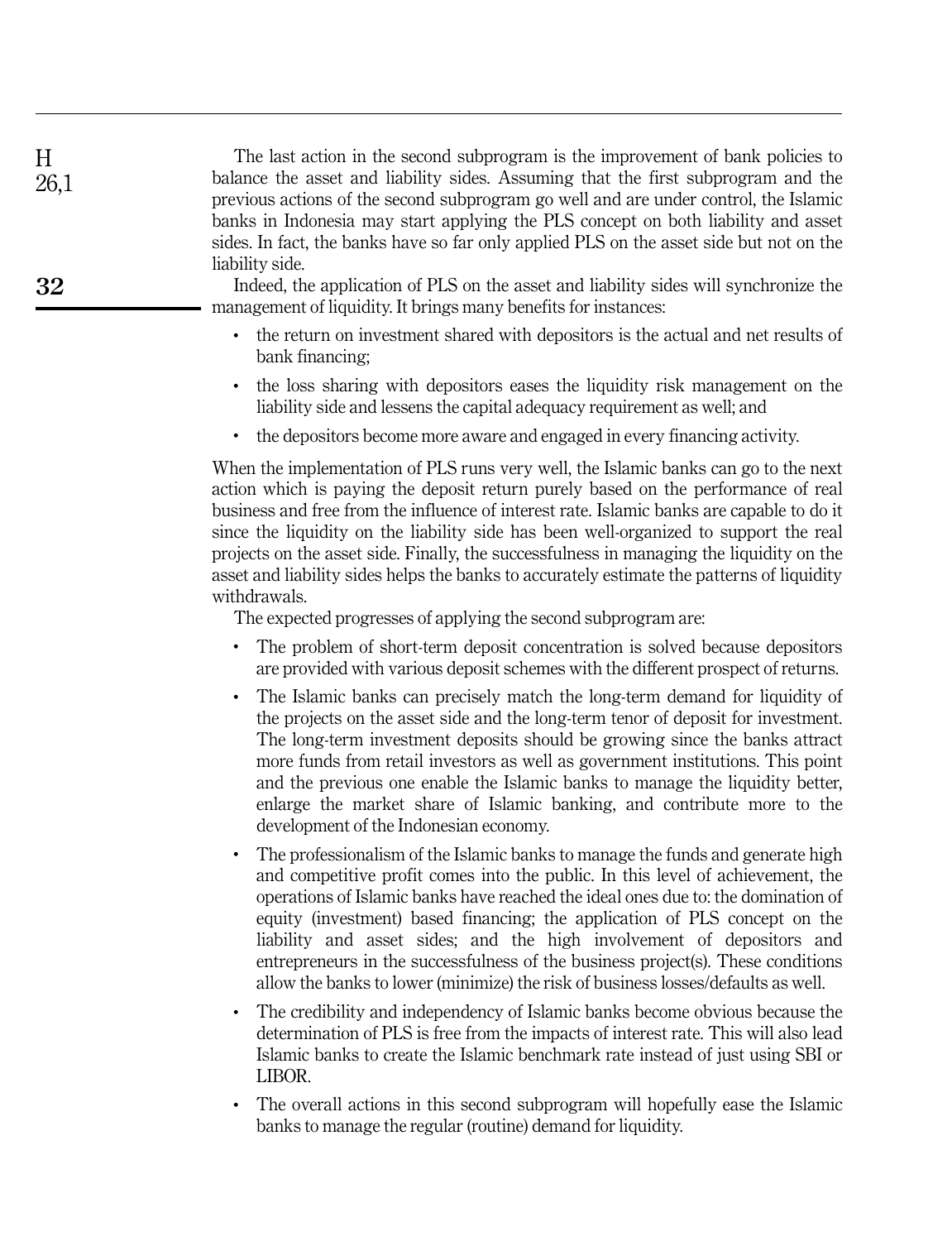### Revitalizing the usage of the Islamic liquid instruments

In order to mitigate the irregular (non-routine) demand for liquidity, the last subprogram which is revitalizing the usage of the Islamic liquid Instrument is being proposed. The first action refers to the facts that Islamic banks prefer borrowing funds from the Islamic money market (PUAS). In this case, Islamic banks need to minimize any restriction which limits the access to PUAS. Moral suasion from the banking regulator to BUS/UUS to be more cooperative and help each other under the spirit of sharia (Qur'an, 26:176-183) can be the first alternative. The establishment of a joint financing in the second subprogram has double benefits to build the cooperation among BUS/UUS in this third subprogram. Finally, the command/recommendation from the association of Indonesian Islamic banking (ASBISINDO) to BUS/UUS to assist each other is another option.

The second action is diversifying the placement of funds into various tenors of SBIS. Based on Bank Indonesia Regulation number 10/11/PBI/2008 article 4, the tenor of SBIS is available from one month into 12 months. The robust portfolio allocation of funds in the various tenors of SBIS will enable Islamic banks to match any unanticipated demand for liquidity because repurchasing SBIS to BI is one of the easiest ways to gain instant liquidity.

The last but not the least is utilizing the government sukuk (SBSN). Islamic banks have an option to employ SBSN not only to locate the funds as suggested before but also to obtain immediate liquidity to fulfill irregular demand for liquidity by repurchasing SBSN. As mentioned previously, from the larger perspective, the attachment in SBSN will also support the real sector (government projects), develop sukuk market and expand the market share of Islamic banking industry. Hence, under this recommended subprogram Islamic banks are strongly advised to utilize SBSN and to develop sukuk market.

The expected advancement of applying the third subprogram are:

- . Islamic banks have various portfolio tenors which are ready to be used to fulfill any irregular demand for liquidity from the depositors;
- . Islamic banks receive regular and positive return from SBIS or SBSN rather than leaving the reserve money unutilized;
- . Islamic banks still participate in the economic development through participation in SBSN. Sharia requires that all economic/financial activities of Islamic banks should engage with the development of real sector; and
- . creating a more liquid Islamic money market after building a sound cooperation among BUS/UUS. This action strengthens the BUS/UUS network that has been established.

In conclusion, the final purpose of proposing the integrated and comprehensive program to manage liquidity risk is to lead the Indonesian Islamic banking industry to a better way of managing liquidity risk. In particular, the industry will have:

- . a better approach to treat the depositors, the entrepreneurs and the public in their banking operations;
- . a better structure of liquidity on the liability and asset sides which links, integrates, and supports each other in order to produce the optimal returns under the passage of sharia; and
- . a better way of managing regular and irregular demand for liquidity.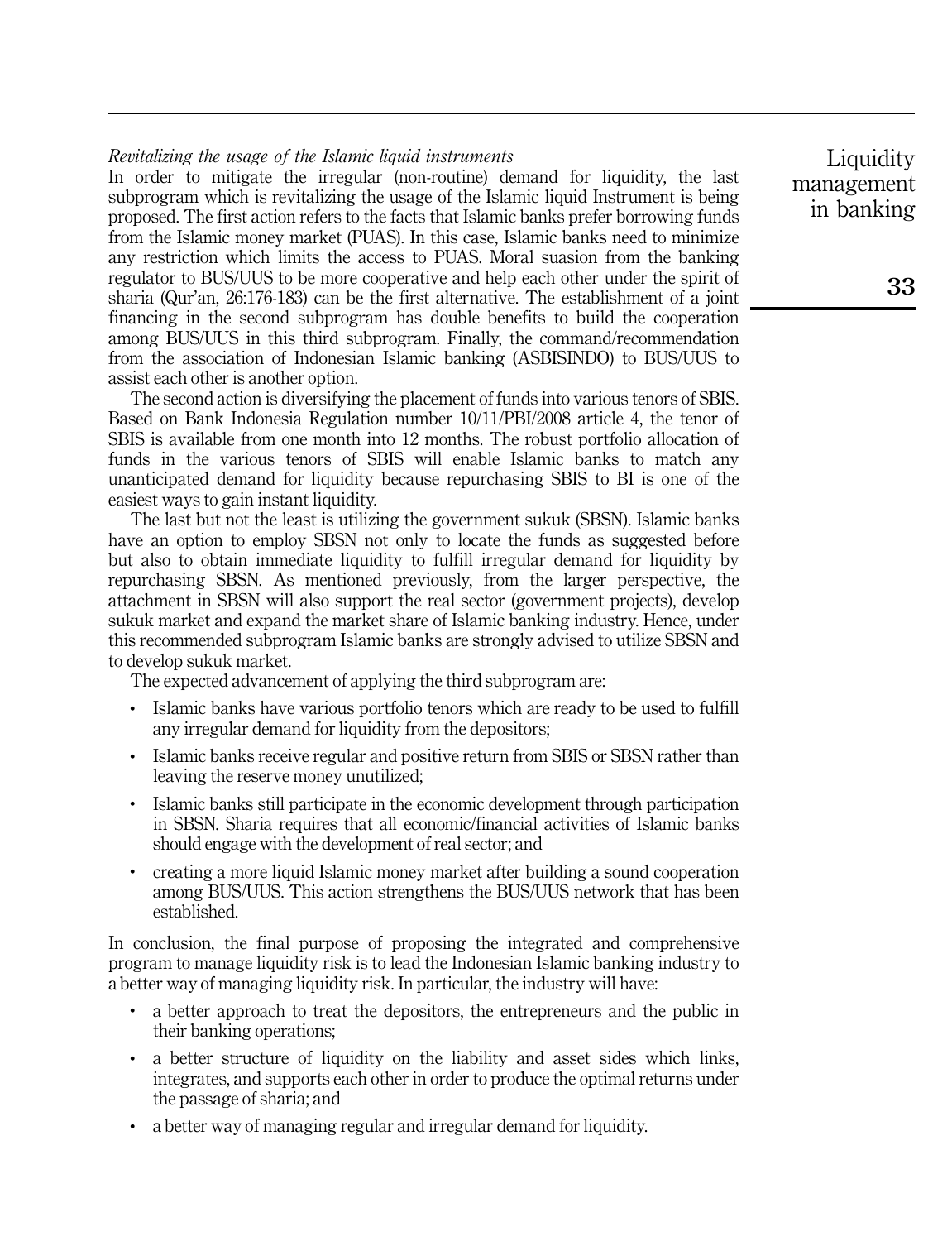#### H Closing remarks

26,1

34

Some empirical surveys provide the comprehensive analysis of the liquidity management in the case of Indonesian Islamic banking industry. After identifying the characteristics of the depositors, segmentation, investment, expectations, and liquidity behaviors; analyzing the efforts of Islamic banks to manage liquidity; elaborating the potential sources of liquidity problems; and assessing the Islamic liquid instruments to mitigate liquidity problems, the paper proposes an integrated and comprehensive program to manage liquidity. The program appoints the institutional deepening; restructuring the liquidity management on the asset and liability sides; and revitalizing the usage of Islamic liquid instruments. The final purpose of the program is to lead the Indonesian Islamic banking industry into a better way of managing liquidity risk.

# Glossary of Arabic words

Mudarabah: A form of partnership where one party provides funds while the other provides expertise and management. Any profits accrued are shared between the two parties on a pre-agreed basis, while loss is borne by the provider(s) of the capital.

*Murabahah*: It is a contract of sale in which the seller declares his cost and the profit.

Musharakah: It is a mutual consent business contract to share profits and losses in the joint business. Islamic bank and enterprise provides funds together. Any profit will be distributed among partners in pre-agreed ratios and loss will be borne by every partner in proportion to respective capital contributions.

*Ijarah*: Sale of a definite usufruct of any asset in exchange of definite reward. It refers to a contract of land leased at a fixed rent payable in cash and also to a mode of financing adopted by Islamic banks.

Wakalah: A contract of agency in which one person appoints someone else to perform a certain task on his behalf, usually against a certain fee.

# References

- Arani, S.S. (2006), ''Promoting Islamic financial stability through risk management techniques in IFS'', Presentation in the 2nd SEACEN-IRTI/IDB Course on Regulation and Supervision of Islamic Banks, June 4th-9th, 2006, Jogjakarta.
- Bank Indonesia (2008), ''The Bank Indonesia Sharia certificate''. Bank Indonesia Regulation Number 10/11/PBI/2008, Jakarta.
- Bank Indonesia and Mark Plus (2008), Grand Strategy Developing the Islamic Banking Market, Directorate of Islamic Banking, Bank Indonesia, Jakarta.
- Chapra, U. (2009), The Global Financial Crisis. Kyoto Series of Islamic Area Studies.
- Diponegoro University (2000), ''Survey report on customers' potency, preference and society behavior towards Syaria Banking System in Central Java and Jogjakarta'', Faculty of Economics, University of Diponeogoro and Bank Indonesia, Jakarta.
- Ismal, R. (2009a), ''How do Islamic banks manage liquidity risk?'' Bulletin of Islamic Studies, Kyoto University, forthcoming 2010.
- Ismal, R. (2009b), "Factors determining asset liability balancing", *Journal of Islamic Banking and* Finance, International Association of Islamic Banks, Vol. 26 No. 1.
- Ismal, R. (2009c), ''Industrial analysis of liquidity risk management in Islamic bank'', Journal of Islamic Banking and Finance, International Association of Islamic Banks, Vol. 26 No. 2.
- Mars (2008), The Study of the Market and Islamic Banking Depositors Behaviors 2008. PT. Mars Indonesia, Jl. Paus 89G Rawamangun, Jakarta.